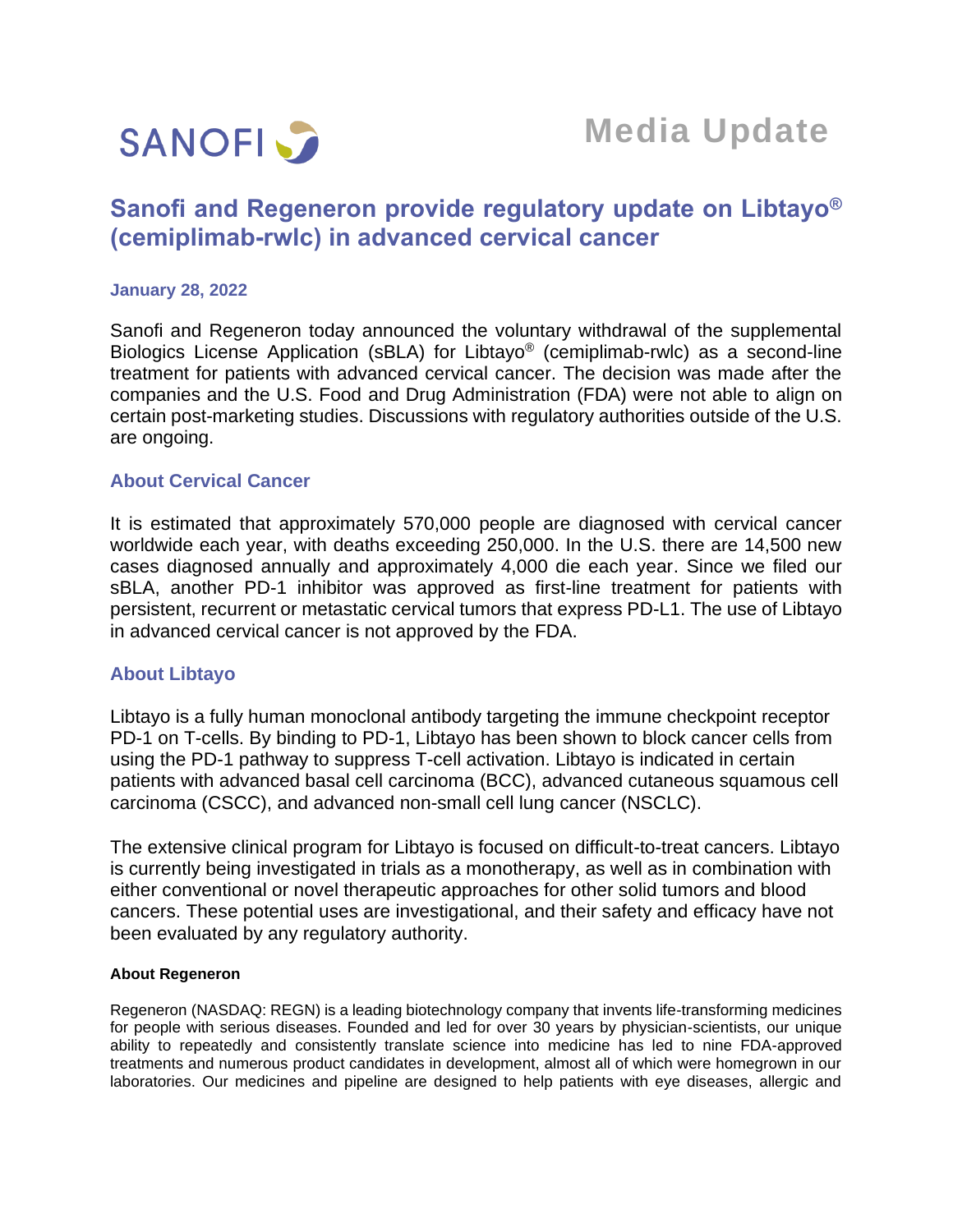inflammatory diseases, cancer, cardiovascular and metabolic diseases, pain, hematologic conditions, infectious diseases and rare diseases.

Regeneron is accelerating and improving the traditional drug development process through our proprietary *VelociSuite®* technologies, such as *VelocImmune®*, which uses unique genetically humanized mice to produce optimized fully human antibodies and bispecific antibodies, and through ambitious research initiatives such as the Regeneron Genetics Center, which is conducting one of the largest genetics sequencing efforts in the world.

For additional information about the company, please visit [www.regeneron.com](http://www.regeneron.com/) or follow @Regeneron on Twitter.

#### **About Sanofi**

Sanofi is dedicated to supporting people through their health challenges. We are a global biopharmaceutical company focused on human health. We prevent illness with vaccines, provide innovative treatments to fight pain and ease suffering. We stand by the few who suffer from rare diseases and the millions with long-term chronic conditions.

With more than 100,000 people in 100 countries, Sanofi is transforming scientific innovation into healthcare solutions around the globe.

**Sanofi Media Relations Contacts** Sally Bain Tel.: +1 (781) 264-1091 [Sally.Bain@sanofi.com](mailto:Sally.Bain@sanofi.com)

**Investor Relations Contacts Paris** Eva Schaefer-Jansen Arnaud Delepine Nathalie Pham

**Investor Relations Contacts North America** Felix Lauscher

Tel.: +33 (0)1 53 77 45 45 [investor.relations@sanofi.com](mailto:investor.relations@sanofi.com)

<https://www.sanofi.com/en/investors/contact>

**Regeneron Media Relations Contact** Daren Kwok Tel.: +1 (914) 847-1328 daren.kwok@regeneron.com

**Regeneron Investor Relations Contact** Vesna Tosic Tel.: +1 (914) 847-5443 [vesna.tosic@regeneron.com](mailto:vesna.tosic@regeneron.com)

#### *Sanofi Forward-Looking Statements*

This press release contains forward-looking statements as defined in the Private Securities Litigation Reform Act of *1995, as amended. Forward-looking statements are statements that are not historical facts. These statements include projections and estimates regarding the marketing and other potential of the product, or regarding potential future revenues from the product. Forward-looking statements are generally identified by the words "expects", "anticipates", "believes", "intends", "estimates", "plans" and similar expressions. Although Sanofi's management believes that the*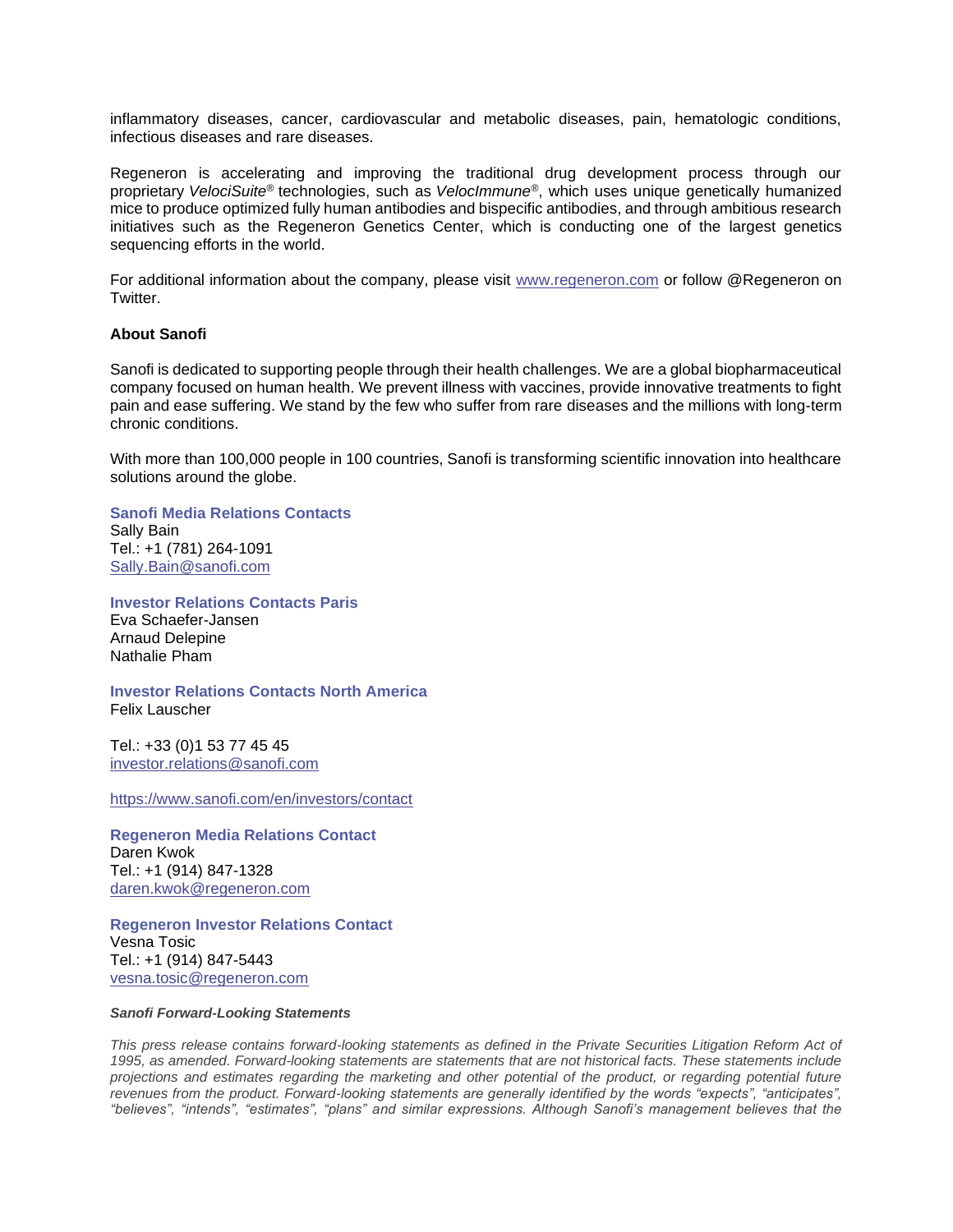*expectations reflected in such forward-looking statements are reasonable, investors are cautioned that forward-looking*  information and statements are subject to various risks and uncertainties, many of which are difficult to predict and *generally beyond the control of Sanofi, that could cause actual results and developments to differ materially from those expressed in, or implied or projected by, the forward-looking information and statements. These risks and uncertainties include among other things, unexpected regulatory actions or delays, or government regulation generally, that could affect the availability or commercial potential of the product, the fact that product may not be commercially successful, the uncertainties inherent in research and development, including future clinical data and analysis of existing clinical data relating to the product, including post marketing, unexpected safety, quality or manufacturing issues, competition in general, risks associated with intellectual property and any related future litigation and the ultimate outcome of such litigation, and volatile economic and market conditions, and the impact that COVID-19 will have on us, our customers, suppliers, vendors, and other business partners, and the financial condition of any one of them, as well as on our employees and on the global economy as a whole. Any material effect of COVID-19 on any of the foregoing could also adversely impact us. This situation is changing rapidly and additional impacts may arise of which we are not currently aware and may exacerbate other previously identified risks. The risks and uncertainties also include the uncertainties discussed or identified in the public filings with the SEC and the AMF made by Sanofi, including those listed under "Risk Factors" and "Cautionary Statement Regarding Forward-Looking Statements" in Sanofi's annual report on Form 20-F for the year ended December 31, 2020. Other than as required by applicable law, Sanofi does not undertake any obligation to update or revise any forward-looking information or statements.*

#### *Regeneron Forward-Looking Statements and Use of Digital Media*

*This press release includes forward-looking statements that involve risks and uncertainties relating to future events and the future performance of Regeneron Pharmaceuticals, Inc. ("Regeneron" or the "Company"), and actual events or results may differ materially from these forward-looking statements. Words such as "anticipate," "expect," "intend," "plan," "believe," "seek," "estimate," variations of such words, and similar expressions are intended to identify such forward-looking statements, although not all forward-looking statements contain these identifying words. These statements concern, and these risks and uncertainties include, among others, the impact of SARS-CoV-2 (the virus that has caused the COVID-19 pandemic) on Regeneron's business and its employees, collaborators, and suppliers and other third parties on which Regeneron relies, Regeneron's and its collaborators' ability to continue to conduct research and clinical programs, Regeneron's ability to manage its supply chain, net product sales of products marketed or otherwise commercialized by Regeneron and/or its collaborators or licensees (collectively, "Regeneron's Products"), and the global economy; the nature, timing, and possible success and therapeutic applications of Regeneron's Products and product candidates being developed by Regeneron and/or its collaborators or licensees (collectively, "Regeneron's Product Candidates") and research and clinical programs now underway or planned, including without limitation Libtayo® (cemiplimab) as a second-line treatment for patients with advanced cervical cancer; the likelihood, timing, and scope of possible regulatory approval and commercial launch of Regeneron's Product Candidates and new indications for Regeneron's Products, such as possible regulatory approval of Libtayo as a second-line treatment for patients with advanced cervical cancer outside of the U.S. as well as Libtayo (as a monotherapy or in combination with conventional or novel therapeutic approaches, as applicable) for the treatment of other solid tumors and blood cancers and other potential indications; uncertainty of the utilization, market acceptance, and commercial success of Regeneron's Products and Regeneron's Product Candidates and the impact of studies (whether conducted by Regeneron or others and whether mandated or voluntary), including the studies discussed or referenced in this press release, on any of the foregoing or any potential regulatory approval of Regeneron's Products (such as Libtayo) and Regeneron's Product Candidates; the ability of Regeneron's collaborators, licensees, suppliers, or other third parties (as applicable) to perform manufacturing, filling, finishing, packaging, labeling, distribution, and other steps related to Regeneron's Products and Regeneron's Product Candidates; the ability of Regeneron to manage supply chains for multiple products and product candidates; safety issues resulting from the administration of Regeneron's Products (such as Libtayo) and Regeneron's Product Candidates in patients, including serious complications or side effects in connection with the use of Regeneron's Products and Regeneron's Product Candidates in clinical trials; determinations by regulatory and administrative governmental authorities which may delay or restrict Regeneron's ability to continue to develop or commercialize Regeneron's Products and Regeneron's Product Candidates, including without limitation Libtayo; ongoing regulatory obligations and oversight impacting Regeneron's Products, research and clinical programs, and business, including those relating to patient privacy; the availability and extent of reimbursement of Regeneron's Products from third-party payers, including private payer healthcare and insurance programs, health maintenance organizations, pharmacy benefit management companies, and government programs such as Medicare and Medicaid; coverage and reimbursement determinations by such payers and new policies and procedures adopted by such payers; competing drugs and product candidates that may be superior to, or more cost effective than, Regeneron's Products and Regeneron's Product Candidates; the extent to which the results from the research and development programs conducted by Regeneron and/or its collaborators or licensees may be replicated in other studies and/or lead to advancement of product candidates to clinical trials, therapeutic applications, or regulatory approval; unanticipated expenses; the costs of developing, producing, and selling products; the ability of Regeneron to meet any of its financial projections or guidance and changes to the*